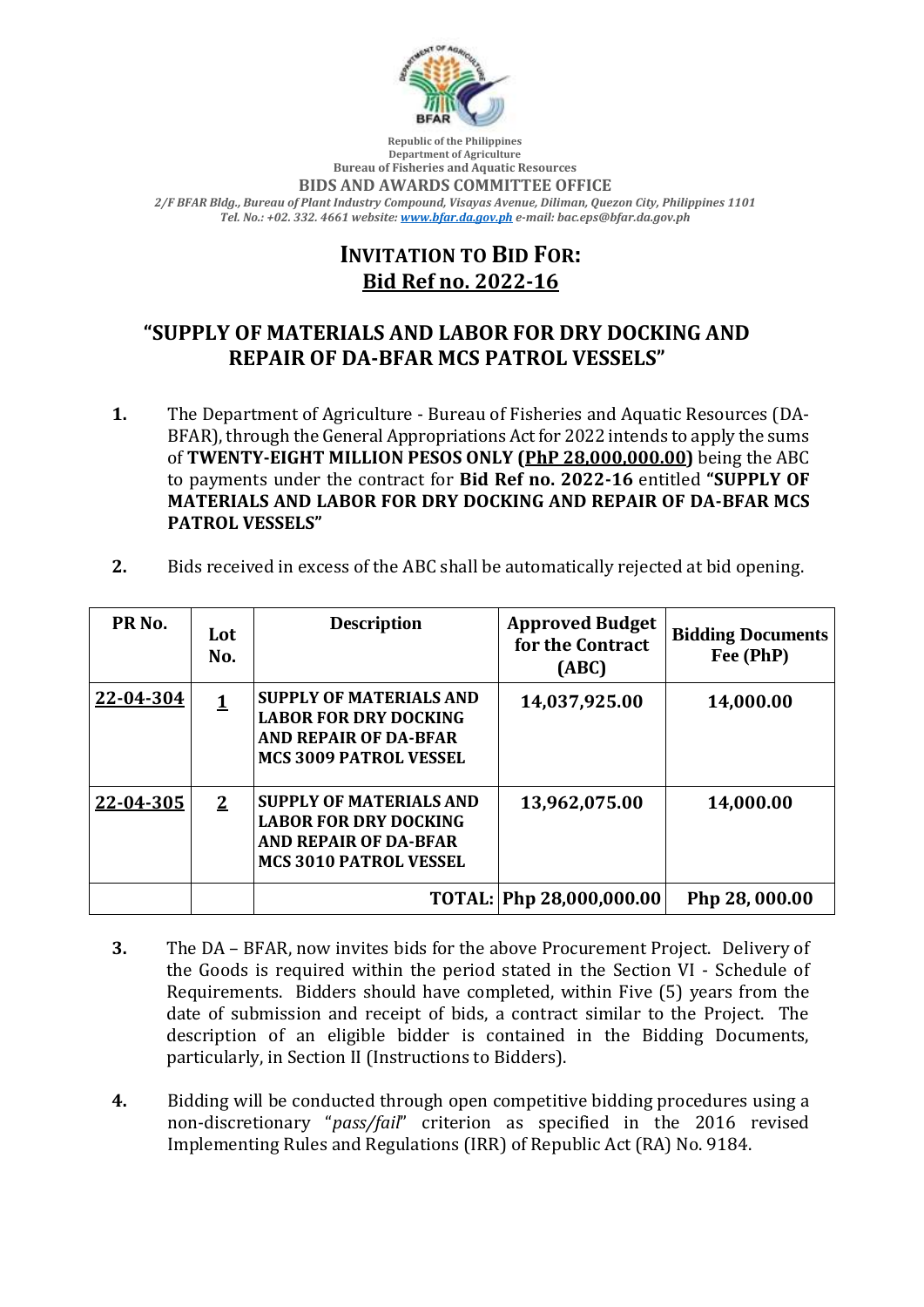Bidding is restricted to Filipino citizens/sole proprietorships, partnerships, or organizations with at least sixty percent (60%) interest or outstanding capital stock belonging to citizens of the Philippines, and to citizens or organizations of a country the laws or regulations of which grant similar rights or privileges to Filipino citizens, pursuant to RA No. 5183.

- **5.** Prospective Bidders may obtain further information the BFAR BAC Secretariat through electronic mailing address given below, and inspect of the Bidding Documents at [www.bfar.da.gov.ph.](http://www.bfar.da.gov.ph/)
- **6.** A complete set of Bidding Documents may be acquired by interested Bidders at *2nd Floor – BAC Office, Fisheries Building Complex, BPI Compound, Brgy. Vasra, Visayas Avenue, Quezon City* and/or through electronic means and upon payment of a non-refundable fee for the Bidding Documents in the amount stated above. The Procuring Entity shall allow the bidder to present its proof of payment for the fees by in person, or through electronic means.
- **7.** The DA BFAR, will hold a Pre-Bid Conference<sup>1</sup> through video conference call using **"Zoom"** application on **May 4, 2022 at 9:00 a.m.** which shall be open to prospective bidders who have successfully completed registration one (1) calendar day prior to the Pre-bid Conference using Google Form [https://docs.google.com/forms/d/16ihspj0z0jNdbv\\_D9pbBwgoCazCDz3dG\\_ASiy](https://docs.google.com/forms/d/16ihspj0z0jNdbv_D9pbBwgoCazCDz3dG_ASiyvvhig/edit) [vvhig/edit](https://docs.google.com/forms/d/16ihspj0z0jNdbv_D9pbBwgoCazCDz3dG_ASiyvvhig/edit) and in accordance with the **"Annex A, Bidder's Kit – I"**.
- **8.** Bids must be duly received by the BAC Secretariat through the options given below and as indicated in Section III - Bidding Data Sheet, ITB Clause 15 of this bidding documents, on or before **May 16, 2022, 8:30 a.m.**
	- (i) manual submission at the office address: 2/F BFAR Bldg., BAC Office, Bureau of Plant Industry Compound, Visayas Ave., Diliman, Q.C.*;*
	- (ii) both (manual and electronic submission at  $bac.eps@bfar.da.gov.ph$  via BFAR Online bidding procedure);
- **9.** All Bids must be accompanied by a bid security in any of the acceptable forms and in the amount stated in ITB Clause 14.
- **10.** Bid opening shall be on **May 16, 2022, 9:00 a.m.** Through video conference call via **"Zoom"** application. Bids will be opened in accordance with the BFAR BAC procedure for online bidding as stated in the "**Annex A, Bidder's kit VII**". Late bids shall not be accepted.
- **11.** The DA BFAR, reserves the right to reject any and all bids, declare a failure of bidding, or not award the contract at any time prior to contract award in accordance with Sections 35.6 and 41 of the 2016 revised IRR of RA No. 9184, without thereby incurring any liability to the affected bidder or bidders.

<sup>&</sup>lt;u>.</u> <sup>1</sup> May be deleted in case the ABC is less than One Million Pesos (PhP1,000,000) where the Procuring Entity may not hold a Pre-Bid Conference.